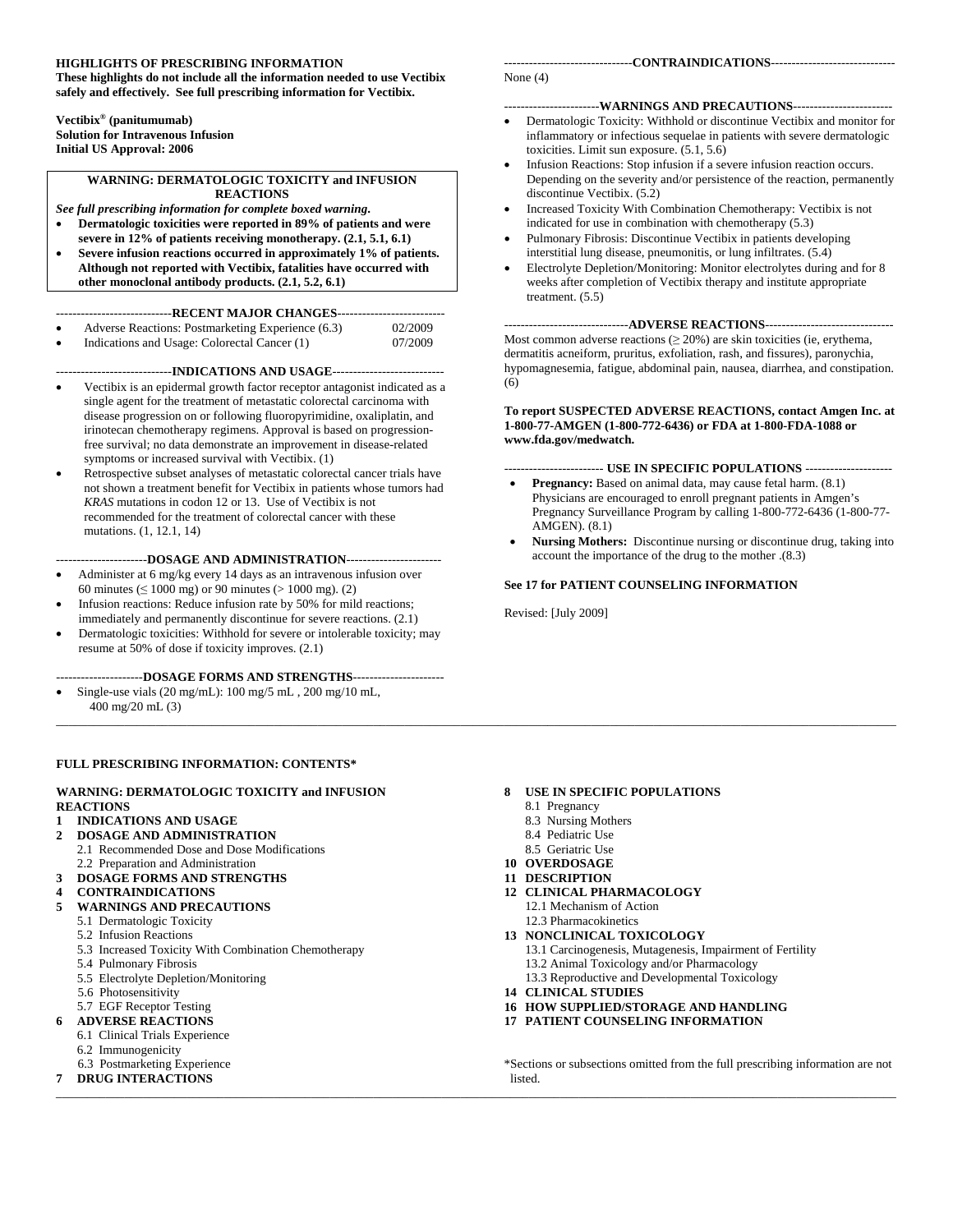### **FULL PRESCRIBING INFORMATION**

#### **WARNING: DERMATOLOGIC TOXICITY and INFUSION REACTIONS**

**Dermatologic Toxicity: Dermatologic toxicities occurred in 89% of patients and were severe (NCI-CTC grade 3 and higher) in 12% of patients receiving Vectibix monotherapy.** *[see Dosage and Administration (2.1), [Warnings and Precautions](#page-0-0) (5.1), and Adverse Reactions (6.1)]***.** 

**Infusion Reactions: Severe infusion reactions occurred in approximately 1% of patients.** *[see [Warnings and Precautions](#page-0-0) (5.2) and Adverse Reactions (6.1)]***. Although not reported with Vectibix, fatal infusion reactions have occurred with other monoclonal antibody products.** *[see Dosage and Administration (2.1)]***.** 

#### **1 INDICATIONS AND USAGE**

Vectibix is indicated as a single agent for the treatment of epidermal growth factor receptor (EGFR)-expressing, metastatic colorectal carcinoma (mCRC) with disease progression on or following fluoropyrimidine-, oxaliplatin-, and irinotecan-containing chemotherapy regimens *[see Clinical Studies (14)]*.

The effectiveness of Vectibix as a single agent for the treatment of EGFR-expressing, metastatic colorectal carcinoma is based on progression-free survival *[see Clinical Studies (14)]*. Currently, no data demonstrate an improvement in disease-related symptoms or increased survival with Vectibix.

Retrospective subset analyses of metastatic colorectal cancer trials have not shown a treatment benefit for Vectibix in patients whose tumors had *KRAS* mutations in codon 12 or 13. Use of Vectibix is not recommended for the treatment of colorectal cancer with these mutations *[see Clinical Studies (14) and Clinical Pharmacology (12.1)]*.

#### **2 DOSAGE AND ADMINISTRATION**

#### **2.1 Recommended Dose and Dose Modifications**

The recommended dose of Vectibix is 6 mg/kg, administered as an intravenous infusion over 60 minutes, every 14 days. Doses higher than 1000 mg should be administered over 90 minutes *[see Dosage and Administration (2.2)]*.

Appropriate medical resources for the treatment of severe infusion reactions should be available during Vectibix infusions.

Dose Modifications for Infusion Reactions *[see Adverse Reactions (6.1)]* 

- Reduce infusion rate by 50% in patients experiencing a mild or moderate (grade 1 or 2) infusion reaction for the duration of that infusion.
- Immediately and permanently discontinue Vectibix infusion in patients experiencing severe (grade 3 or 4) infusion reactions.

Dose Modifications for Dermatologic Toxicity *[see Adverse Reactions (6.1)]* 

- Withhold Vectibix for dermatologic toxicities that are grade 3 or higher or are considered intolerable. If toxicity does not improve to  $\leq$  grade 2 within 1 month, permanently discontinue Vectibix.
- If dermatologic toxicity improves to  $\leq$  grade 2, and the patient is symptomatically improved after withholding no more than two doses of Vectibix, treatment may be resumed at 50% of the original dose.
	- o If toxicities recur, permanently discontinue Vectibix.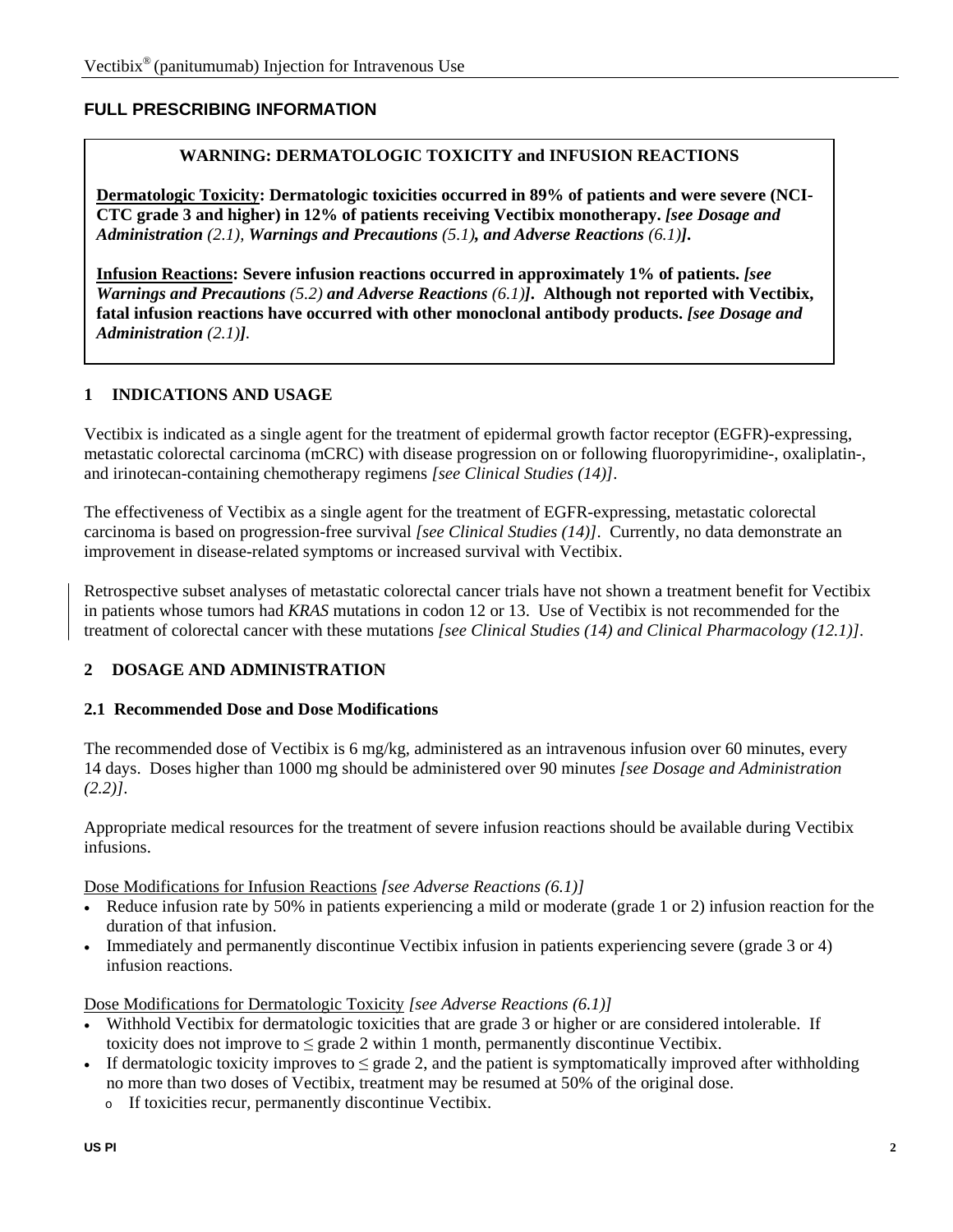o If toxicities do not recur, subsequent doses of Vectibix may be increased by increments of 25% of the original dose until the recommended dose of 6 mg/kg is reached.

# **2.2 Preparation and Administration**

Do not administer Vectibix as an intravenous push or bolus.

#### Preparation

Prepare the solution for infusion, using aseptic technique, as follows:

- Parenteral drug products should be inspected visually for particulate matter and discoloration prior to administration. Although Vectibix should be colorless, the solution may contain a small amount of visible translucent-to-white, amorphous, proteinaceous, panitumumab particulates (which will be removed by filtration; see below). Do not shake. Do not administer Vectibix if discoloration is observed.
- Withdraw the necessary amount of Vectibix for a dose of 6 mg/kg.
- Dilute to a total volume of 100 mL with 0.9% sodium chloride injection, USP. Doses higher than 1000 mg should be diluted to 150 mL with 0.9% sodium chloride injection, USP. Do not exceed a final concentration of 10 mg/mL.
- Mix diluted solution by gentle inversion. Do not shake.

#### Administration

- Administer using a low-protein-binding 0.2 μm or 0.22 μm in-line filter.
- Vectibix must be administered via infusion pump.
	- o Flush line before and after Vectibix administration with 0.9% sodium chloride injection, USP, to avoid mixing with other drug products or intravenous solutions. Do not mix Vectibix with, or administer as an infusion with, other medicinal products. Do not add other medications to solutions containing panitumumab.
	- o Infuse over 60 minutes through a peripheral intravenous line or indwelling intravenous catheter. Doses higher than 1000 mg should be infused over 90 minutes.

Use the diluted infusion solution of Vectibix within 6 hours of preparation if stored at room temperature, or within 24 hours of dilution if stored at  $2^{\circ}$  to  $8^{\circ}$ C (36 $^{\circ}$  to 46 $^{\circ}$ F). DO NOT FREEZE.

Discard any unused portion remaining in the vial.

### **3 DOSAGE FORMS AND STRENGTHS**

100 mg panitumumab in 5 mL (20 mg/mL) single-use vial. 200 mg panitumumab in 10 mL (20 mg/mL) single-use vial. 400 mg panitumumab in 20 mL (20 mg/mL) single-use vial.

### **4 CONTRAINDICATIONS**

None.

### **5 WARNINGS AND PRECAUTIONS**

### **5.1 Dermatologic Toxicity**

In Study 1, dermatologic toxicities occurred in 90% of patients and were severe (NCI-CTC grade 3 and higher) in 16% of patients with mCRC receiving Vectibix. The clinical manifestations included, but were not limited to, dermatitis acneiform, pruritus, erythema, rash, skin exfoliation, paronychia, dry skin, and skin fissures.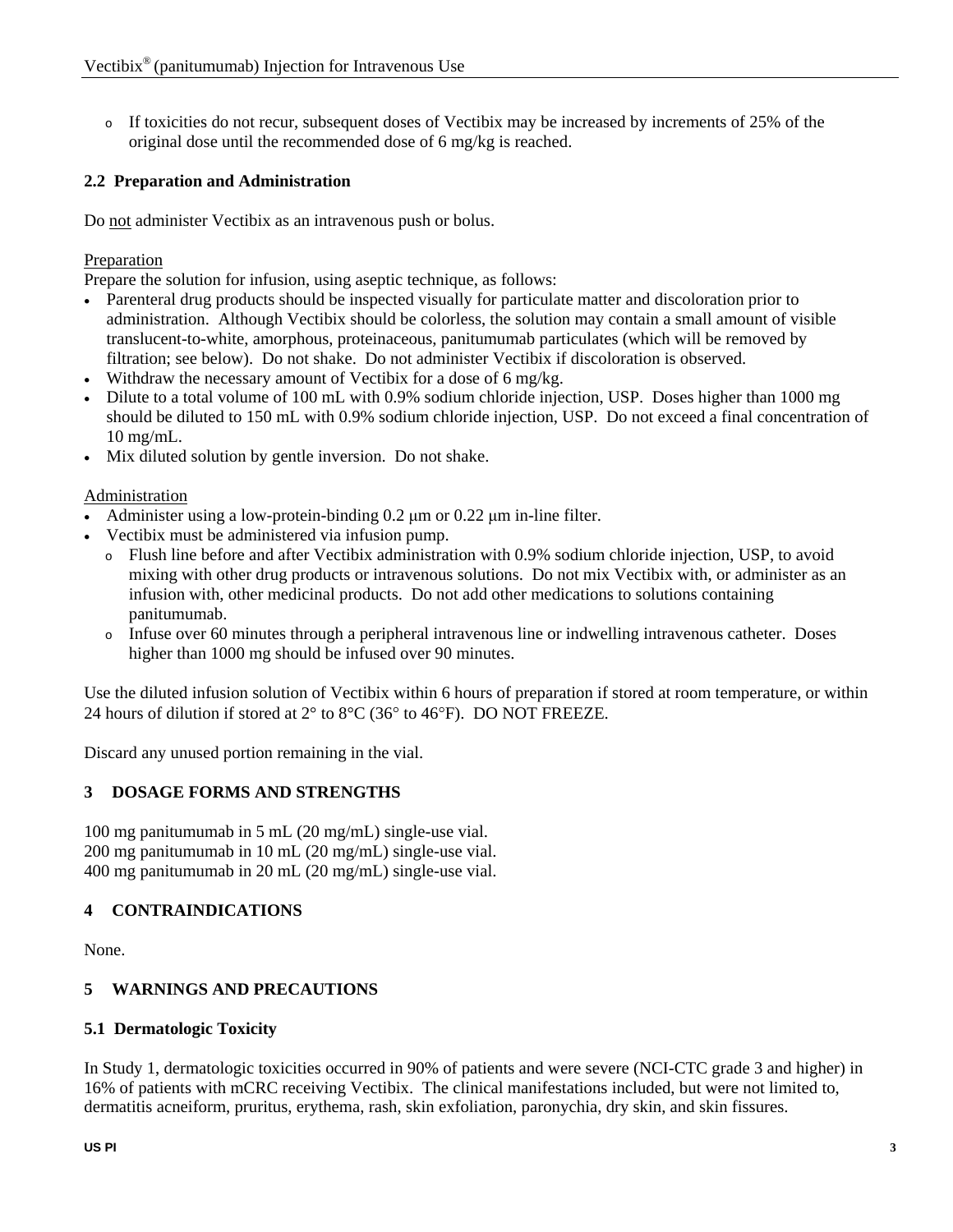Subsequent to the development of severe dermatologic toxicities, infectious complications, including sepsis, septic death, and abscesses requiring incisions and drainage were reported. Withhold Vectibix for severe or lifethreatening dermatologic toxicity. *[see Boxed Warning, Adverse Reactions (6.1), and Dosage and Administration (2.1)]*.

# **5.2 Infusion Reactions**

In Study 1, 4% of patients experienced infusion reactions and in 1% of patients, these reactions were graded as severe (NCI-CTC grade 3–4).

Across all clinical studies, severe infusion reactions occurred with the administration of Vectibix in approximately 1% of patients. Severe infusion reactions included anaphylactic reactions, bronchospasm, and hypotension *[see Boxed Warning and Adverse Reactions (6.1)]*. Although fatal infusion reactions have not been reported with Vectibix, fatalities have occurred with other monoclonal antibody products. Stop infusion if a severe infusion reaction occurs. Depending on the severity and/or persistence of the reaction, permanently discontinue Vectibix *[see Dosage and Administration (2.1)]*.

### **5.3 Increased Toxicity With Combination Chemotherapy**

Vectibix is not indicated for use in combination with chemotherapy. In an interim analysis of Study 2, the addition of Vectibix to the combination of bevacizumab and chemotherapy resulted in decreased overall survival and increased incidence of NCI-CTC grade 3–5 (87% vs 72%) adverse reactions *[see Clinical Studies (14)]*. NCI-CTC grade 3–4 adverse drug reactions occurring at a higher rate in Vectibix-treated patients included rash/dermatitis acneiform (26% vs 1%), diarrhea (23% vs 12%), dehydration (16% vs 5%), primarily occurring in patients with diarrhea, hypokalemia (10% vs 4%), stomatitis/mucositis (4% vs <1%), and hypomagnesemia (4% vs 0). NCI-CTC grade 3−5 pulmonary embolism occurred at a higher rate in Vectibix-treated patients (7% vs 4%) and included fatal events in three  $\left($  < 1%) Vectibix-treated patients.

As a result of the toxicities experienced, patients randomized to Vectibix, bevacizumab, and chemotherapy received a lower mean relative dose intensity of each chemotherapeutic agent (oxaliplatin, irinotecan, bolus 5-FU, and/or infusional 5-FU) over the first 24 weeks on study, compared with those randomized to bevacizumab and chemotherapy.

In a single-arm study of 19 patients receiving Vectibix in combination with IFL, the incidence of NCI-CTC grade 3–4 diarrhea was 58%; in addition, grade 5 diarrhea occurred in one patient. In a single-arm study of 24 patients receiving Vectibix plus FOLFIRI, the incidence of NCI-CTC grade 3 diarrhea was 25%.

### **5.4 Pulmonary Fibrosis**

Pulmonary fibrosis occurred in less than 1% (2/1467) of patients enrolled in clinical studies of Vectibix. Following the initial fatality described below, patients with a history of interstitial pneumonitis, pulmonary fibrosis, evidence of interstitial pneumonitis, or pulmonary fibrosis were excluded from clinical studies. Therefore, the estimated risk in a general population that may include such patients is uncertain.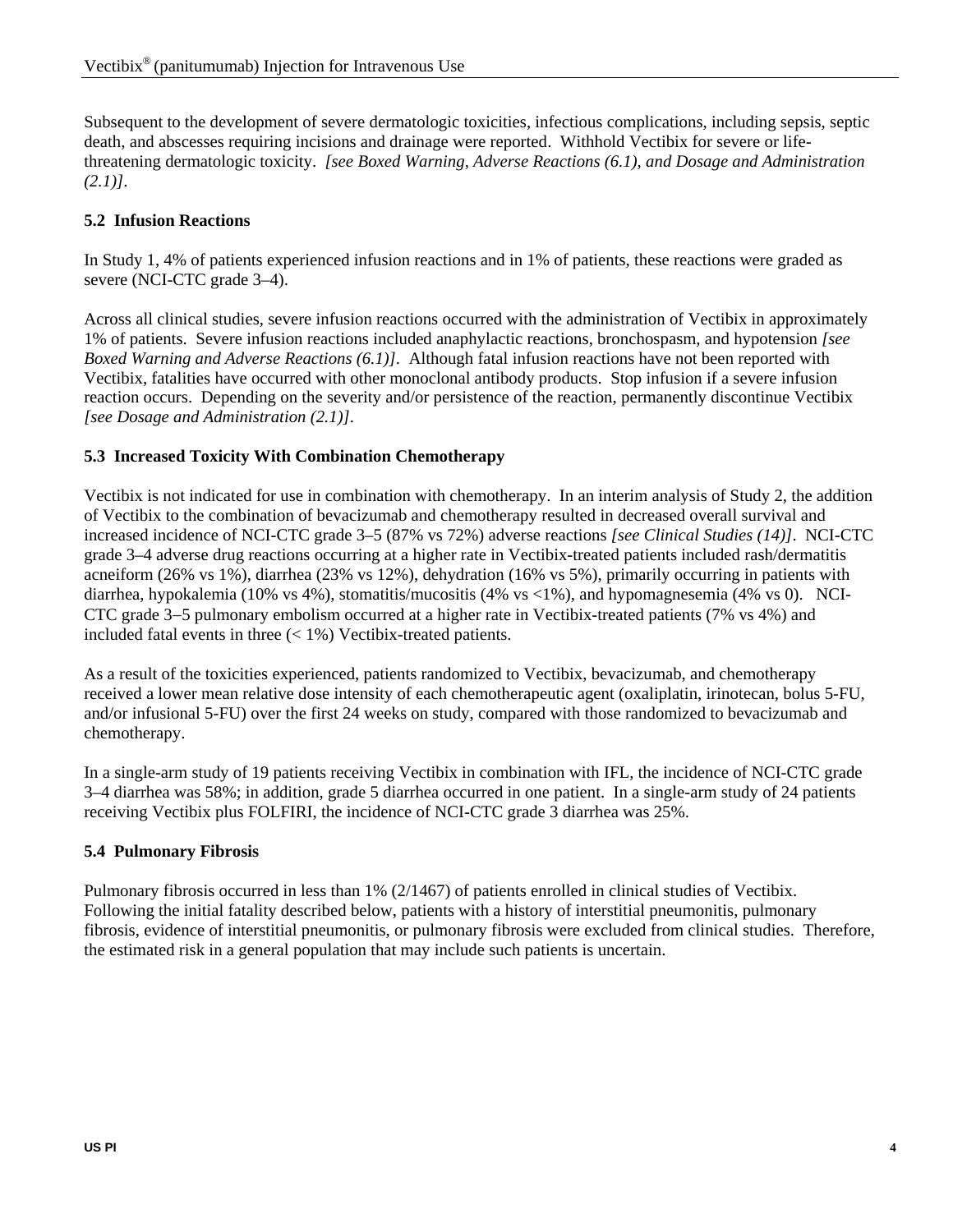One case occurred in a patient with underlying idiopathic pulmonary fibrosis who received Vectibix in combination with chemotherapy and resulted in death from worsening pulmonary fibrosis after four doses of Vectibix. The second case was characterized by cough and wheezing 8 days following the initial dose, exertional dyspnea on the day of the seventh dose, and persistent symptoms and CT evidence of pulmonary fibrosis following the 11th dose of Vectibix as monotherapy. An additional patient died with bilateral pulmonary infiltrates of uncertain etiology with hypoxia after 23 doses of Vectibix in combination with chemotherapy. Permanently discontinue Vectibix therapy in patients developing interstitial lung disease, pneumonitis, or lung infiltrates.

# **5.5 Electrolyte Depletion/Monitoring**

In Study 1, median magnesium levels decreased by 0.1 mmol/L in the Vectibix arm; hypomagnesemia (NCI-CTC grade 3 or 4) requiring oral or intravenous electrolyte repletion occurred in 2% of patients. Hypomagnesemia occurred 6 weeks or longer after the initiation of Vectibix. In some patients, both hypomagnesemia and hypocalcemia occurred. Patients' electrolytes should be periodically monitored during and for 8 weeks after the completion of Vectibix therapy. Institute appropriate treatment, eg, oral or intravenous electrolyte repletion, as needed.

# **5.6 Photosensitivity**

Exposure to sunlight can exacerbate dermatologic toxicity.Advise patients to wear sunscreen and hats and limit sun exposure while receiving Vectibix.

# **5.7 EGF Receptor Testing**

Detection of EGFR protein expression is necessary for selection of patients appropriate for Vectibix therapy because these are the only patients studied and for whom benefit has been shown *[see Indications and Usage (1) and Clinical Studies (14)]*. Patients with colorectal cancer enrolled in Study 1 were required to have immunohistochemical evidence of EGFR expression using the Dako EGFR pharmDx® test kit.

Assessment for EGFR expression should be performed by laboratories with demonstrated proficiency in the specific technology being utilized. Improper assay performance, including use of suboptimally fixed tissue, failure to utilize specific reagents, deviation from specific assay instructions, and failure to include appropriate controls for assay validation, can lead to unreliable results. Refer to the package insert for the Dako EGFR pharmDx<sup>®</sup> test kit, or other test kits approved by FDA, for identification of patients eligible for treatment with Vectibix and for full instructions on assay performance.

# **6 ADVERSE REACTIONS**

The following adverse reactions are discussed in greater detail in other sections of the label:

- Dermatologic Toxicity *[see Boxed Warning, and Warnings and Precautions (5.1)]*
- Infusion Reactions *[see Boxed Warning, and Warnings and Precautions (5.2)]*
- Increased Toxicity With Combination Chemotherapy *[see Warnings and Precautions (5.3)]*
- Pulmonary Fibrosis *[see Warnings and Precautions (5.4)]*
- Electrolyte Depletion/Monitoring *[see Warnings and Precautions (5.5)]*
- Photosensitivity *[see Warnings and Precautions (5.6)]*

The most common adverse events of Vectibix are skin rash with variable presentations, hypomagnesemia, paronychia, fatigue, abdominal pain, nausea, and diarrhea, including diarrhea resulting in dehydration.

The most serious adverse events of Vectibix are pulmonary fibrosis, pulmonary embolism, severe dermatologic toxicity complicated by infectious sequelae and septic death, infusion reactions, abdominal pain, hypomagnesemia,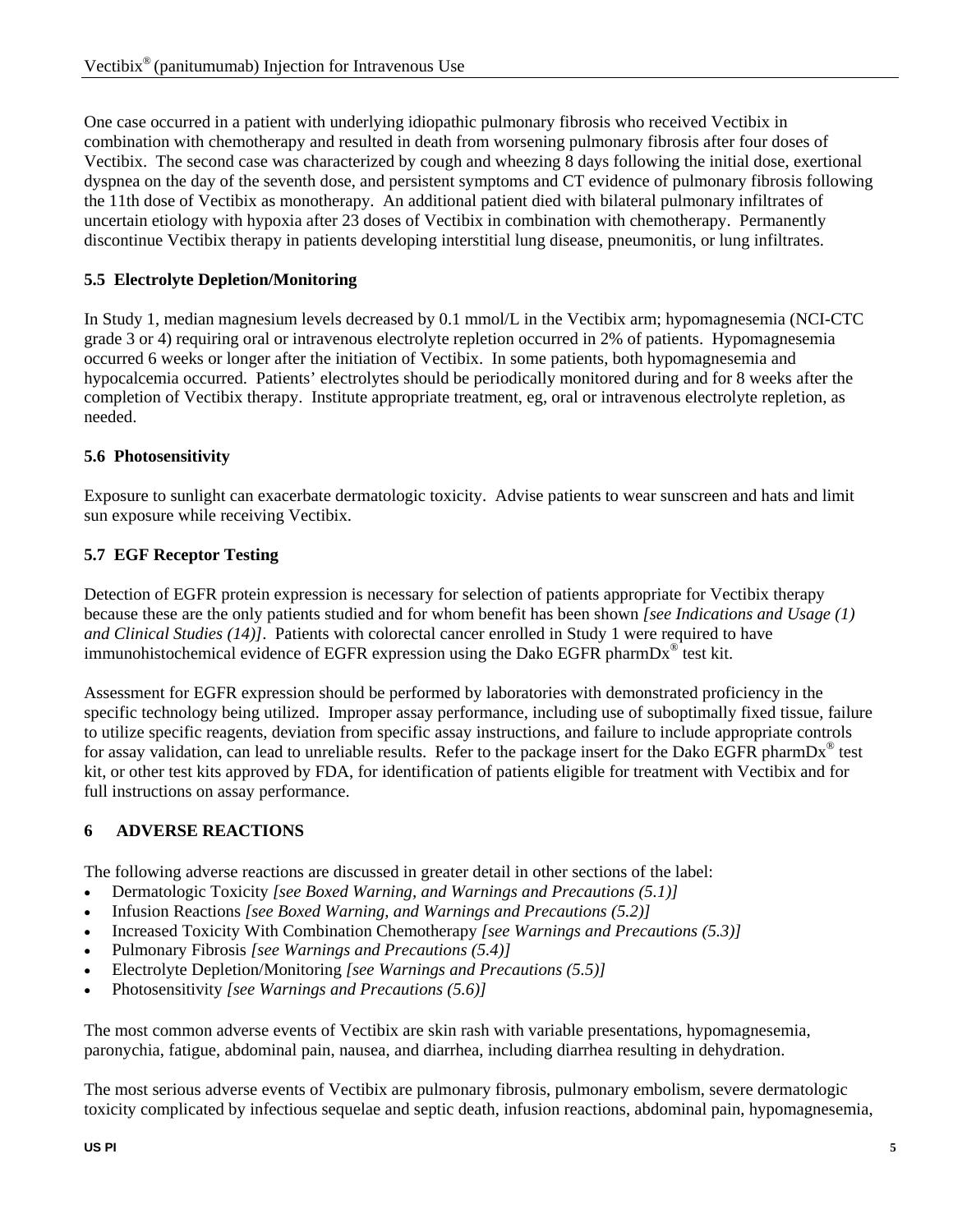nausea, vomiting, and constipation. Adverse reactions requiring discontinuation of Vectibix were infusion reactions, severe skin toxicity, paronychia, and pulmonary fibrosis.

#### **6.1 Clinical Trials Experience**

Because clinical trials are conducted under widely varying conditions, adverse reaction rates in the clinical trials of a drug cannot be directly compared to rates in clinical trials of another drug and may not reflect the rates observed in practice. The adverse reaction information from clinical studies does, however, provide a basis for identifying the adverse events that appear to be related to drug use and for approximating rates.

Safety data are available from 15 clinical trials in which 1467 patients received Vectibix; of these, 1293 received Vectibix monotherapy and 174 received Vectibix in combination with chemotherapy *[see Warnings and Precautions (5.3)]*.

The data described in Table 1 and in other sections below, except where noted, reflect exposure to Vectibix administered as a single agent at the recommended dose and schedule (6 mg/kg every 2 weeks) in 229 patients with mCRC enrolled in Study 1, a randomized, controlled trial. The median number of doses was five (range: one to 26 doses), and 71% of patients received eight or fewer doses. The population had a median age of 62 years (range: 27 to 82 years), 63% were male, and 99% were white with < 1% black, < 1% Hispanic, and 0% other.

| $\frac{1}{2}$ when $\frac{1}{2}$ is the summer of $\frac{1}{2}$ of $\frac{1}{2}$ is the set of $\frac{1}{2}$ | <b>Patients Treated With</b><br>Vectibix Plus BSC |                | <b>Best Supportive Care</b><br>(BSC) |                  |  |
|--------------------------------------------------------------------------------------------------------------|---------------------------------------------------|----------------|--------------------------------------|------------------|--|
|                                                                                                              | $(n = 229)$                                       |                | Alone                                |                  |  |
|                                                                                                              | Grade                                             |                | $(n = 234)$                          |                  |  |
|                                                                                                              | All<br>Grade<br>All<br>Grade                      |                |                                      |                  |  |
| <b>Body System</b>                                                                                           | Grades                                            | $3 - 4$        | Grades                               | $3 - 4$          |  |
|                                                                                                              | (% )                                              | (% )           | (% )                                 | (% )             |  |
| <b>Body as a Whole</b>                                                                                       |                                                   |                |                                      |                  |  |
| Fatigue                                                                                                      | 26                                                | $\overline{4}$ | 15                                   | 3                |  |
| General<br>Deterioration                                                                                     | 11                                                | 8              | 4                                    | 3                |  |
| <b>Digestive</b>                                                                                             |                                                   |                |                                      |                  |  |
| Abdominal Pain                                                                                               | 25                                                | $\tau$         | 17                                   | 5                |  |
| Nausea                                                                                                       | 23                                                | $\mathbf{1}$   | 16                                   | < 1              |  |
| Diarrhea                                                                                                     | 21                                                | $\overline{2}$ | 11                                   | $\boldsymbol{0}$ |  |
| Constipation                                                                                                 | 21                                                | 3              | 9                                    | $\mathbf{1}$     |  |
| Vomiting                                                                                                     | 19                                                | $\overline{c}$ | 12                                   | $\mathbf{1}$     |  |
| Stomatitis                                                                                                   | $\overline{7}$                                    | $\overline{0}$ | $\mathbf{1}$                         | $\Omega$         |  |
| Mucosal<br>Inflammation                                                                                      | 6                                                 | < 1            | $\mathbf{1}$                         | $\Omega$         |  |
| Metabolic/Nutritional                                                                                        |                                                   |                |                                      |                  |  |
| Hypomagnesemia<br>(Lab)                                                                                      | 38                                                | $\overline{4}$ | $\overline{2}$                       | $\boldsymbol{0}$ |  |
| Peripheral Edema                                                                                             | 12                                                | 1              | 6                                    | < 1              |  |
| <b>Respiratory</b>                                                                                           |                                                   |                |                                      |                  |  |
| Cough                                                                                                        | 14                                                | < 1            | $\overline{7}$                       | $\Omega$         |  |
| <b>Skin/Appendages</b>                                                                                       |                                                   |                |                                      |                  |  |
| All Skin/Integument<br>Toxicity                                                                              | 90                                                | 16             | 9                                    | $\Omega$         |  |
| Skin                                                                                                         | 90                                                | 14             | 6                                    | $\boldsymbol{0}$ |  |

**Table 1. Per-Patient Incidence of Adverse Reactions Occurring in ≥ 5% of Patients with a Between-Group Difference of ≥ 5% (Study 1)**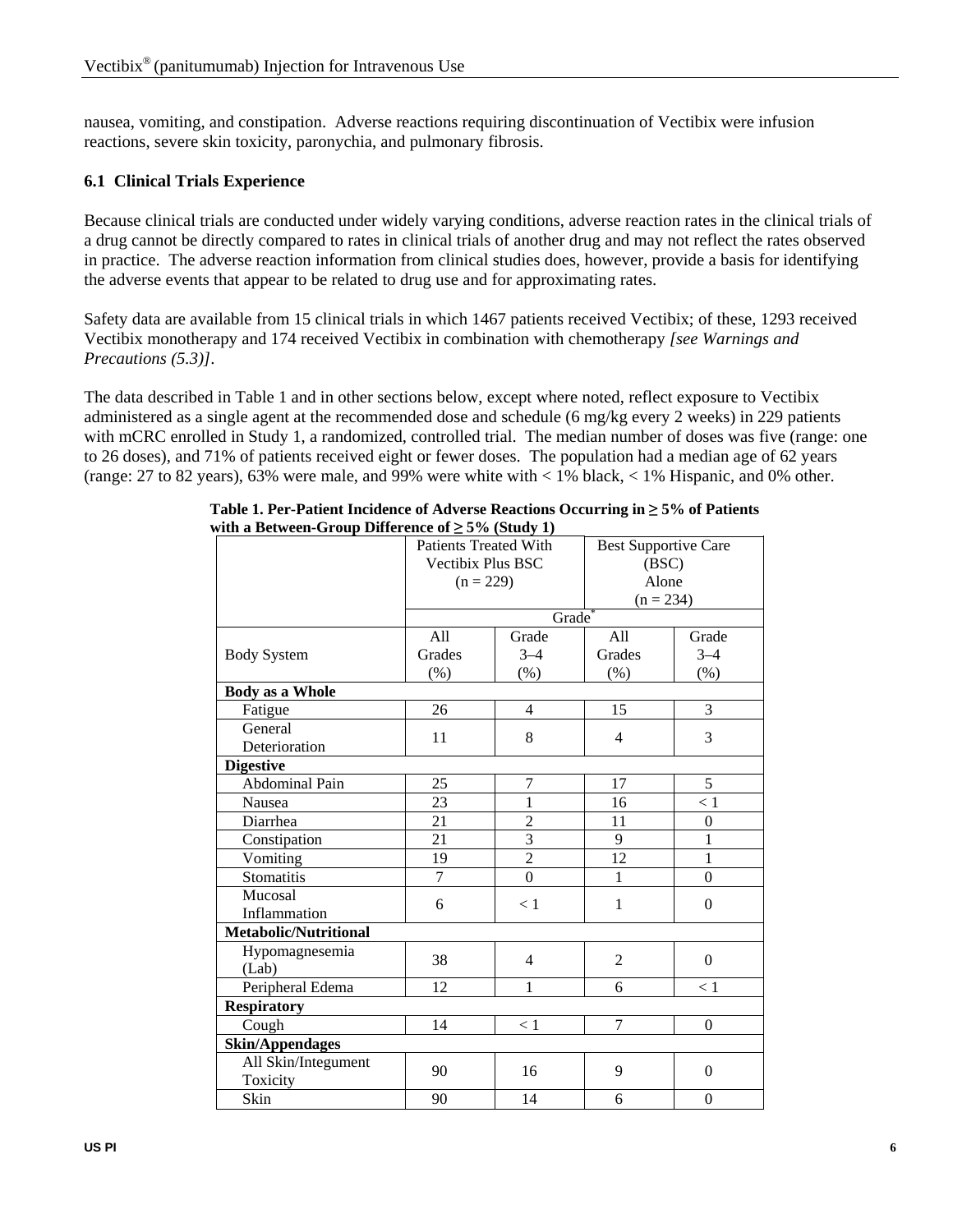|                                                                                                                                               | <b>Patients Treated With</b><br>Vectibix Plus BSC |                | <b>Best Supportive Care</b><br>(BSC) |          |  |
|-----------------------------------------------------------------------------------------------------------------------------------------------|---------------------------------------------------|----------------|--------------------------------------|----------|--|
|                                                                                                                                               | $(n = 229)$                                       |                | Alone<br>$(n = 234)$                 |          |  |
|                                                                                                                                               |                                                   | Grade          |                                      |          |  |
|                                                                                                                                               | All                                               | Grade          | All                                  | Grade    |  |
| <b>Body System</b>                                                                                                                            | Grades                                            | $3 - 4$        | Grades                               | $3 - 4$  |  |
|                                                                                                                                               | $(\%)$                                            | $(\%)$         | $(\%)$                               | $(\%)$   |  |
| Erythema                                                                                                                                      | 65                                                | 5              | 1                                    | $\Omega$ |  |
| Dermatitis<br>Acneiform                                                                                                                       | 57                                                | $\overline{7}$ | 1                                    | $\theta$ |  |
| Pruritus                                                                                                                                      | 57                                                | $\overline{2}$ | $\overline{2}$                       | $\Omega$ |  |
| Nail                                                                                                                                          | 29                                                | $\overline{2}$ | $\theta$                             | $\theta$ |  |
| Paronychia                                                                                                                                    | 25                                                | $\overline{2}$ | $\theta$                             | $\Omega$ |  |
| <b>Skin Exfoliation</b>                                                                                                                       | 25                                                | $\overline{2}$ | $\theta$                             | $\theta$ |  |
| Rash                                                                                                                                          | 22                                                | 1              | 1                                    | $\Omega$ |  |
| <b>Skin Fissures</b>                                                                                                                          | 20                                                | $\mathbf{1}$   | < 1                                  | $\theta$ |  |
| Eye                                                                                                                                           | 15                                                | < 1            | 2                                    | $\theta$ |  |
| Acne                                                                                                                                          | 13                                                | 1              | $\theta$                             | $\theta$ |  |
| Dry Skin                                                                                                                                      | 10                                                | $\theta$       | $\theta$                             | $\theta$ |  |
| Other Nail Disorder                                                                                                                           | 9                                                 | $\theta$       | $\theta$                             | $\theta$ |  |
| Hair                                                                                                                                          | 9                                                 | $\theta$       | 1                                    | $\theta$ |  |
| Growth of Eyelashes                                                                                                                           | 6                                                 | $\theta$       | $\theta$                             | $\Omega$ |  |
| Version 2.0 of the NCI-CTC was used for grading toxicities. Skin toxicity was<br>coded based on a modification of the NCI-CTCAE, version 3.0. |                                                   |                |                                      |          |  |

#### Dermatologic, Mucosal, and Ocular Toxicity

In Study 1, dermatologic toxicities occurred in 90% of patients receiving Vectibix. Skin toxicity was severe (NCI-CTC grade 3 and higher) in 16% of patients. Ocular toxicities occurred in 15% of patients and included, but were not limited to, conjunctivitis  $(4\%)$ , ocular hyperemia  $(3\%)$ , increased lacrimation  $(2\%)$ , and eye/eyelid irritation (1%). Stomatitis (7%) and oral mucositis (6%) were reported. One patient experienced an NCI-CTC grade 3 event of mucosal inflammation. The incidence of paronychia was 25% and was severe in 2% of patients. Nail disorders occurred in 9% of patients *[see Warnings and Precautions (5.1)].*

Median time to the development of dermatologic, nail, or ocular toxicity was 14 days after the first dose of Vectibix; the median time to most severe skin/ocular toxicity was 15 days after the first dose of Vectibix; and the median time to resolution after the last dose of Vectibix was 84 days. Severe toxicity necessitated dose interruption in 11% of Vectibix-treated patients *[see Dosage and Administration (2.1)]*.

Subsequent to the development of severe dermatologic toxicities, infectious complications, including sepsis, septic death, and abscesses requiring incisions and drainage, were reported.

#### Infusion Reactions

Infusional toxicity was defined as any event within 24 hours of an infusion during the clinical study described as allergic reaction or anaphylactoid reaction, or any event occurring on the first day of dosing described as allergic reaction, anaphylactoid reaction, fever, chills, or dyspnea. Vital signs and temperature were measured within 30 minutes prior to initiation and upon completion of the Vectibix infusion. The use of premedication was not standardized in the clinical trials. Thus, the utility of premedication in preventing the first or subsequent episodes of infusional toxicity is unknown. Across several clinical trials of Vectibix monotherapy, 3% (43/1336) experienced infusion reactions of which approximately 1% (6/1336) were severe (NCI-CTC grade 3–4). In one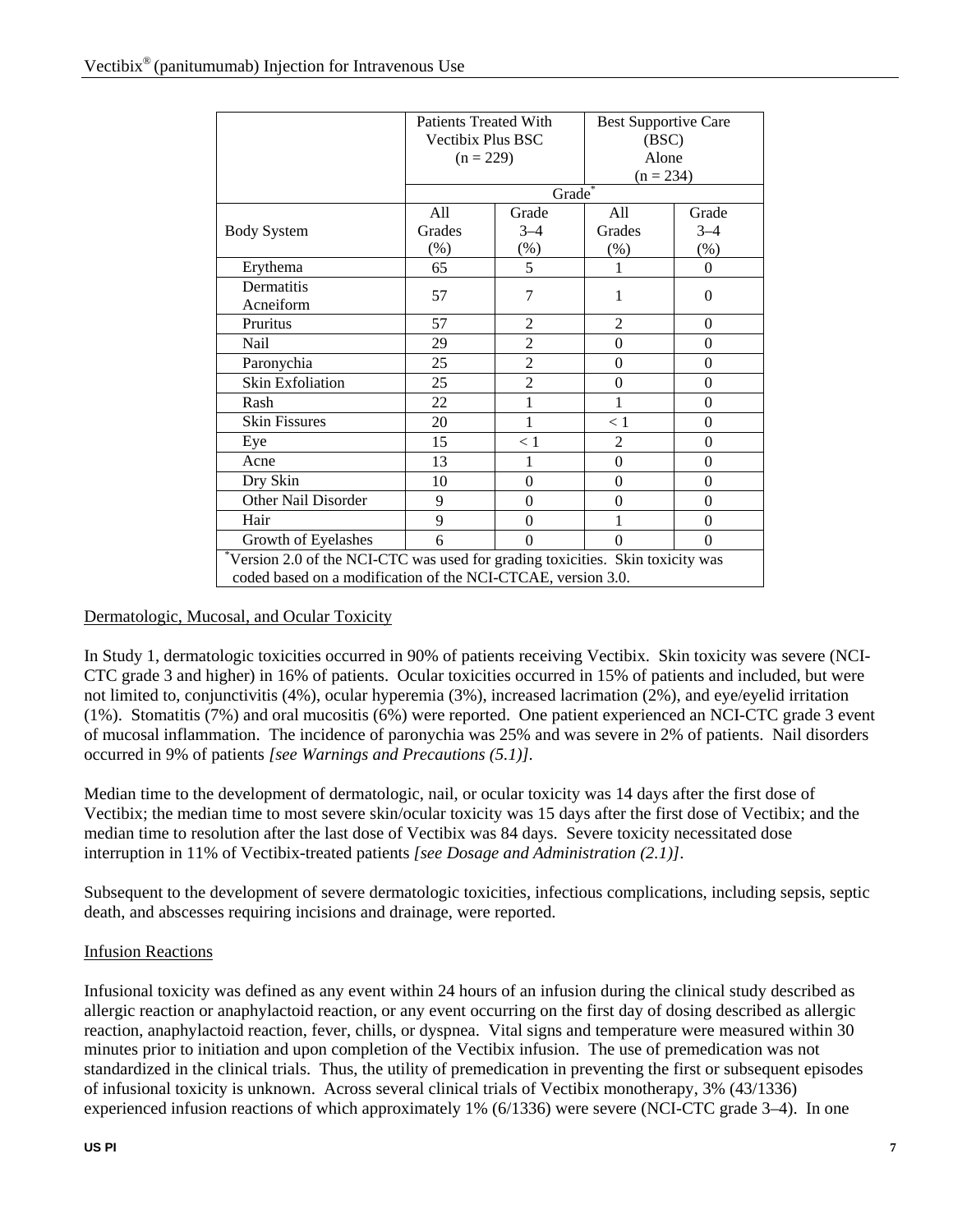patient, Vectibix was permanently discontinued for a serious infusion reaction *[see Dosage and Administration (2.1)]*.

# **6.2 Immunogenicity**

As with all therapeutic proteins, there is potential for immunogenicity. The immunogenicity of Vectibix has been evaluated using two different screening immunoassays for the detection of anti-panitumumab antibodies: an acid dissociation bridging enzyme-linked immunosorbent assay (ELISA) (detecting high-affinity antibodies) and a Biacore® biosensor immunoassay (detecting both high- and low-affinity antibodies). The incidence of binding antibodies to panitumumab (excluding predose and transient positive patients), as detected by the acid dissociation ELISA, was  $3/613$  (< 1%) and as detected by the Biacore® assay was  $28/613$  (4.6%).

For patients whose sera tested positive in screening immunoassays, an in vitro biological assay was performed to detect neutralizing antibodies. Excluding predose and transient positive patients, 10/613 patients (1.6%) with postdose samples and 3/356 (0.8%) of the patients with follow-up samples tested positive for neutralizing antibodies*.*

No evidence of altered pharmacokinetic profile or toxicity profile was found between patients who developed antibodies to panitumumab as detected by screening immunoassays and those who did not.

The incidence of antibody formation is highly dependent on the sensitivity and specificity of the assay. Additionally, the observed incidence of antibody (including neutralizing antibody) positivity in an assay may be influenced by several factors, including assay methodology, sample handling, timing of sample collection, concomitant medications, and underlying disease. For these reasons, comparison of the incidence of antibodies to panitumumab with the incidence of antibodies to other products may be misleading.

### **6.3 Postmarketing Experience**

The following adverse reaction has been identified during post-approval use of panitumumab. Because these reactions are reported in a population of uncertain size, it is not always possible to reliably estimate their frequency or establish a causal relationship to drug exposure.

• Angioedema

### **7 DRUG INTERACTIONS**

No formal drug-drug interaction studies have been conducted with Vectibix.

### **8 USE IN SPECIFIC POPULATIONS**

#### **8.1 Pregnancy**

**Pregnancy Category C.** There are no studies of Vectibix in pregnant women. Reproduction studies in cynomolgus monkeys treated with 1.25 to 5 times the recommended human dose of panitumumab resulted in significant embryolethality and abortions; however, no other evidence of teratogenesis was noted in offspring. *[see Reproductive and Developmental Toxicology (13.3)].* Vectibix should be used during pregnancy only if the potential benefit justifies the potential risk to the fetus.

Based on animal models, EGFR is involved in prenatal development and may be essential for normal organogenesis, proliferation, and differentiation in the developing embryo. Human IgG is known to cross the placental barrier; therefore, panitumumab may be transmitted from the mother to the developing fetus, and has the potential to cause fetal harm when administered to pregnant women.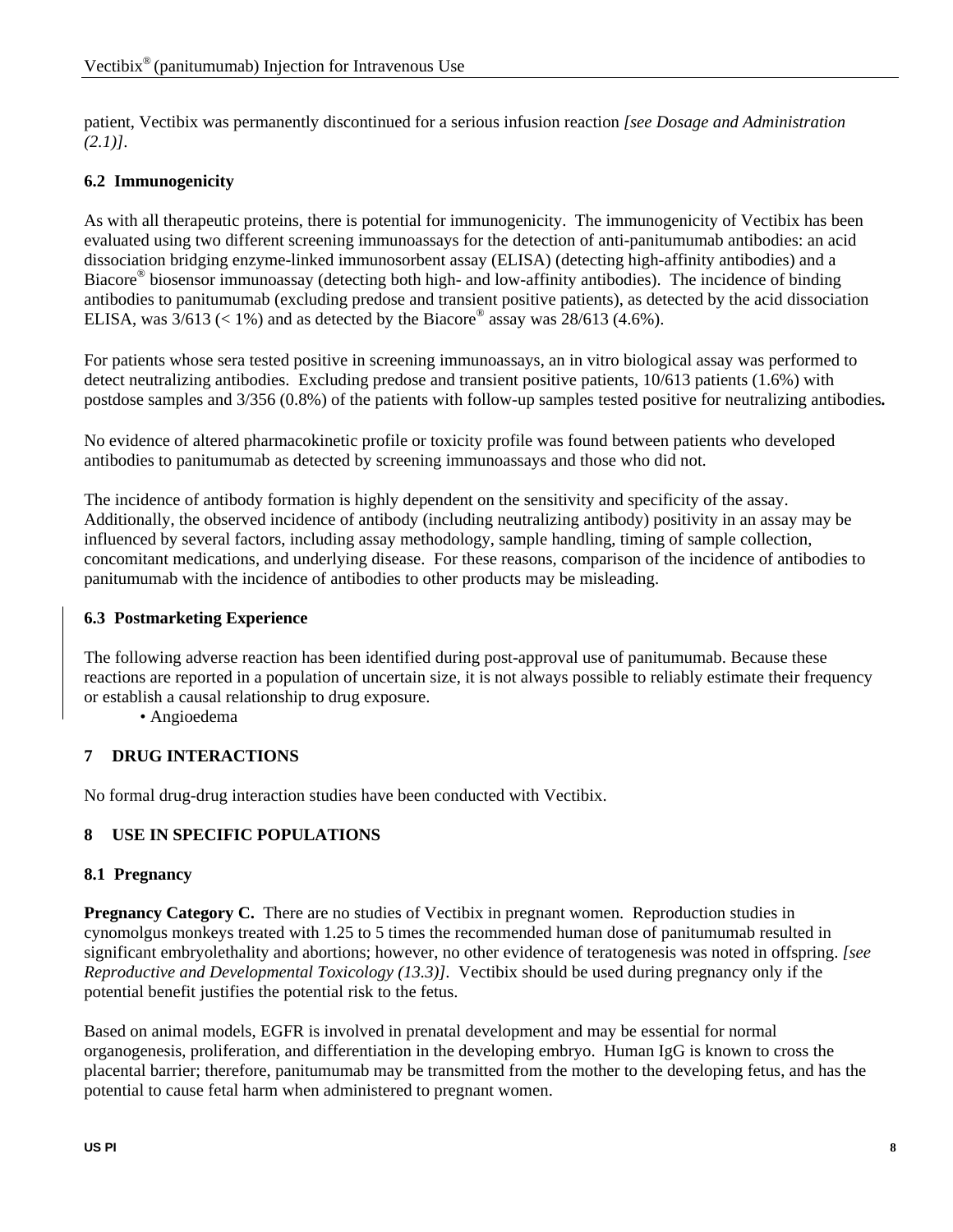Women who become pregnant during Vectibix treatment are encouraged to enroll in Amgen's Pregnancy Surveillance Program. Patients or their physicians should call 1-800-772-6436 (1-800-77-AMGEN) to enroll.

#### **8.3 Nursing Mothers**

It is not known whether panitumumab is excreted into human milk; however, human IgG is excreted into human milk. Published data suggest that breast milk antibodies do not enter the neonatal and infant circulation in substantial amounts. Because many drugs are excreted into human milk and because of the potential for serious adverse reactions in nursing infants from Vectibix, a decision should be made whether to discontinue nursing or to discontinue the drug, taking into account the importance of the drug to the mother. If nursing is interrupted, based on the mean half-life of panitumumab, nursing should not be resumed earlier than 2 months following the last dose of Vectibix *[see Clinical Pharmacology (12.3)]*.

#### **8.4 Pediatric Use**

The safety and effectiveness of Vectibix have not been established in pediatric patients. The pharmacokinetic profile of Vectibix has not been studied in pediatric patients.

#### **8.5 Geriatric Use**

Of 229 patients with mCRC who received Vectibix in Study 1, 96 (42%) were  $\geq$  age 65. Although the clinical study did not include a sufficient number of geriatric patients to determine whether they respond differently from younger patients, there were no apparent differences in safety and effectiveness of Vectibix between these patients and younger patients.

#### **10 OVERDOSAGE**

Doses up to approximately twice the recommended therapeutic dose (12 mg/kg) resulted in adverse reactions of skin toxicity, diarrhea, dehydration, and fatigue.

### **11 DESCRIPTION**

Vectibix (panitumumab) is a recombinant, human IgG2 kappa monoclonal antibody that binds specifically to the human epidermal growth factor receptor (EGFR). Panitumumab has an approximate molecular weight of 147 kDa. Panitumumab is produced in genetically engineered mammalian (Chinese Hamster Ovary) cells.

Vectibix is a sterile, colorless, pH 5.6 to 6.0 liquid for intravenous (IV) infusion, which may contain a small amount of visible translucent-to-white, amorphous, proteinaceous, panitumumab particulates. Each single-use 5 mL vial contains 100 mg of panitumumab, 29 mg sodium chloride, 34 mg sodium acetate, and Water for Injection, USP. Each single-use 10 mL vial contains 200 mg of panitumumab, 58 mg sodium chloride, 68 mg sodium acetate, and Water for Injection, USP. Each single-use 20 mL vial contains 400 mg of panitumumab, 117 mg sodium chloride, 136 mg sodium acetate, and Water for Injection, USP.

### **12 CLINICAL PHARMACOLOGY**

#### **12.1 Mechanism of Action**

The EGFR is a transmembrane glycoprotein that is a member of a subfamily of type I receptor tyrosine kinases, including EGFR, HER2, HER3, and HER4. EGFR is constitutively expressed in normal epithelial tissues, including the skin and hair follicle. EGFR is over-expressed in certain human cancers, including colon and rectum cancers. Interaction of EGFR with its normal ligands (eg, EGF, transforming growth factor-alpha) leads to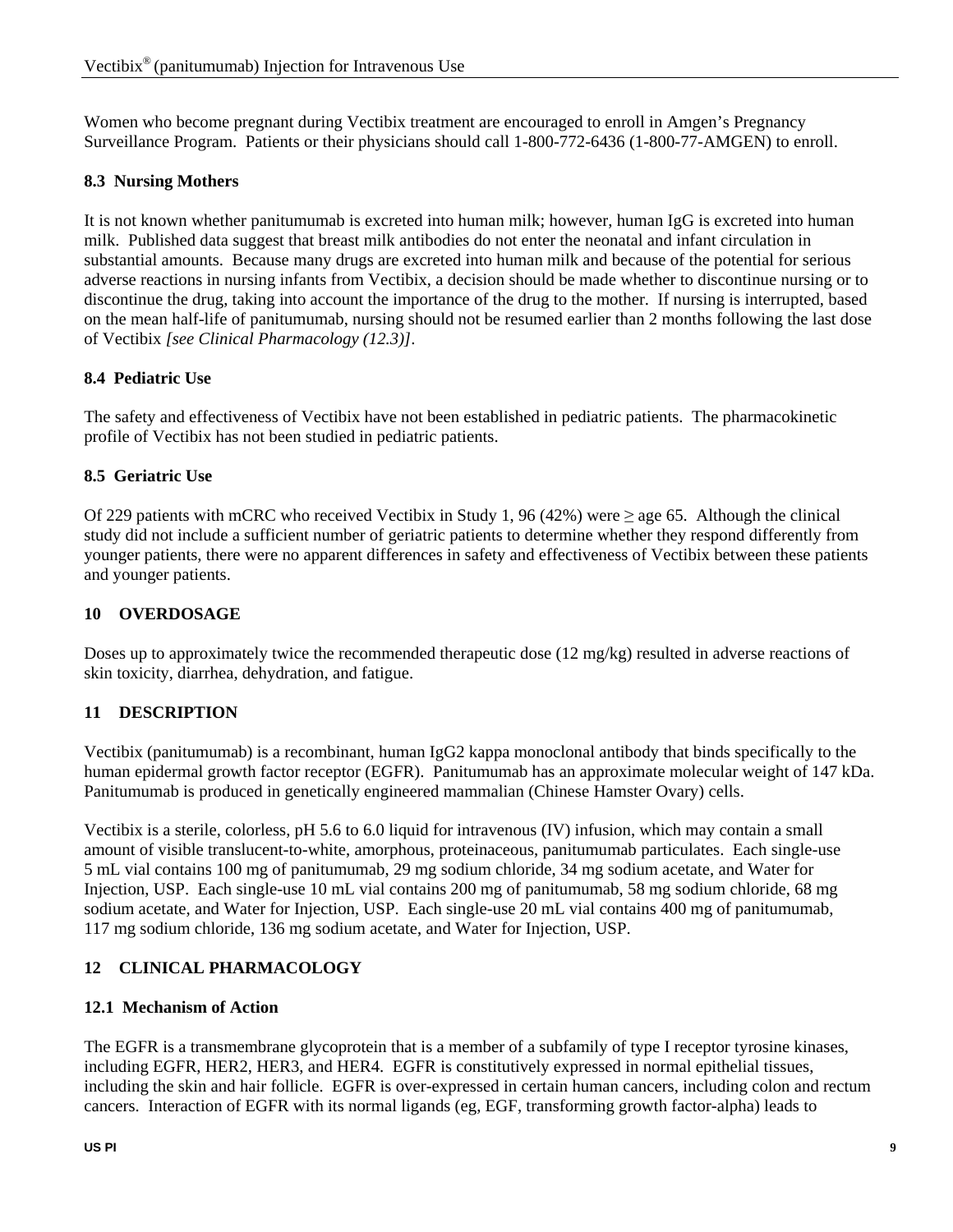phosphorylation and activation of a series of intracellular proteins, which in turn regulate transcription of genes involved with cellular growth and survival, motility, and proliferation. Signal transduction through the EGFR results in activation of the wild-type KRAS protein. However, in cells with activating *KRAS* somatic mutations, the mutant KRAS protein is continuously active and appears independent of EGFR regulation.

Panitumumab binds specifically to EGFR on both normal and tumor cells, and competitively inhibits the binding of ligands for EGFR. Nonclinical studies show that binding of panitumumab to the EGFR prevents ligand-induced receptor autophosphorylation and activation of receptor-associated kinases, resulting in inhibition of cell growth, induction of apoptosis, decreased proinflammatory cytokine and vascular growth factor production, and internalization of the EGFR. *In vitro* assays and *in vivo* animal studies demonstrate that panitumumab inhibits the growth and survival of selected human tumor cell lines expressing EGFR.

# **12.3 Pharmacokinetics**

Panitumumab administered as a single agent exhibits nonlinear pharmacokinetics.

Following single-dose administrations of panitumumab as 1-hour infusions, the area under the concentration-time curve (AUC) increased in a greater than dose-proportional manner, and clearance (CL) of panitumumab decreased from 30.6 to 4.6 mL/day/kg as the dose increased from 0.75 to 9 mg/kg. However, at doses above 2 mg/kg, the AUC of panitumumab increased in an approximately dose-proportional manner.

Following the recommended dose regimen (6 mg/kg given once every 2 weeks as a 1-hour infusion), panitumumab concentrations reached steady-state levels by the third infusion with mean  $(\pm SD)$  peak and trough concentrations of 213  $\pm$  59 and 39  $\pm$  14 mcg/mL, respectively. The mean ( $\pm$  SD) AUC<sub>0-tau</sub> and CL were 1306  $\pm$  374 mcg•day/mL and  $4.9 \pm 1.4$  mL/kg/day, respectively. The elimination half-life was approximately 7.5 days (range: 3.6 to 10.9 days).

A population pharmacokinetic analysis was performed to explore the potential effects of selected covariates on panitumumab pharmacokinetics. Results suggest that age (21–88 years), gender, race (15% non-white), mild-tomoderate renal dysfunction, mild-to-moderate hepatic dysfunction, and EGFR membrane-staining intensity (1+, 2+, 3+) in tumor cells had no apparent impact on the pharmacokinetics of panitumumab.

No formal pharmacokinetic studies of panitumumab have been conducted in patients with renal or hepatic impairment.

# **13 NONCLINICAL TOXICOLOGY**

# **13.1 Carcinogenesis, Mutagenesis, Impairment of Fertility**

No carcinogenicity or mutagenicity studies of panitumumab have been conducted. It is not known if panitumumab can impair fertility in humans. Prolonged menstrual cycles and/or amenorrhea occurred in normally cycling, female cynomolgus monkeys treated weekly with 1.25 to 5 times the recommended human dose of panitumumab (based on body weight). Menstrual cycle irregularities in panitumumab-treated female monkeys were accompanied by both a decrease and delay in peak progesterone and 17β-estradiol levels. Normal menstrual cycling resumed in most animals after discontinuation of panitumumab treatment. A no-effect level for menstrual cycle irregularities and serum hormone levels was not identified. The effects of panitumumab on male fertility have not been studied. However, no adverse effects were observed microscopically in reproductive organs from male cynomolgus monkeys treated for 26 weeks with panitumumab at doses of up to approximately 5-fold the recommended human dose (based on body weight).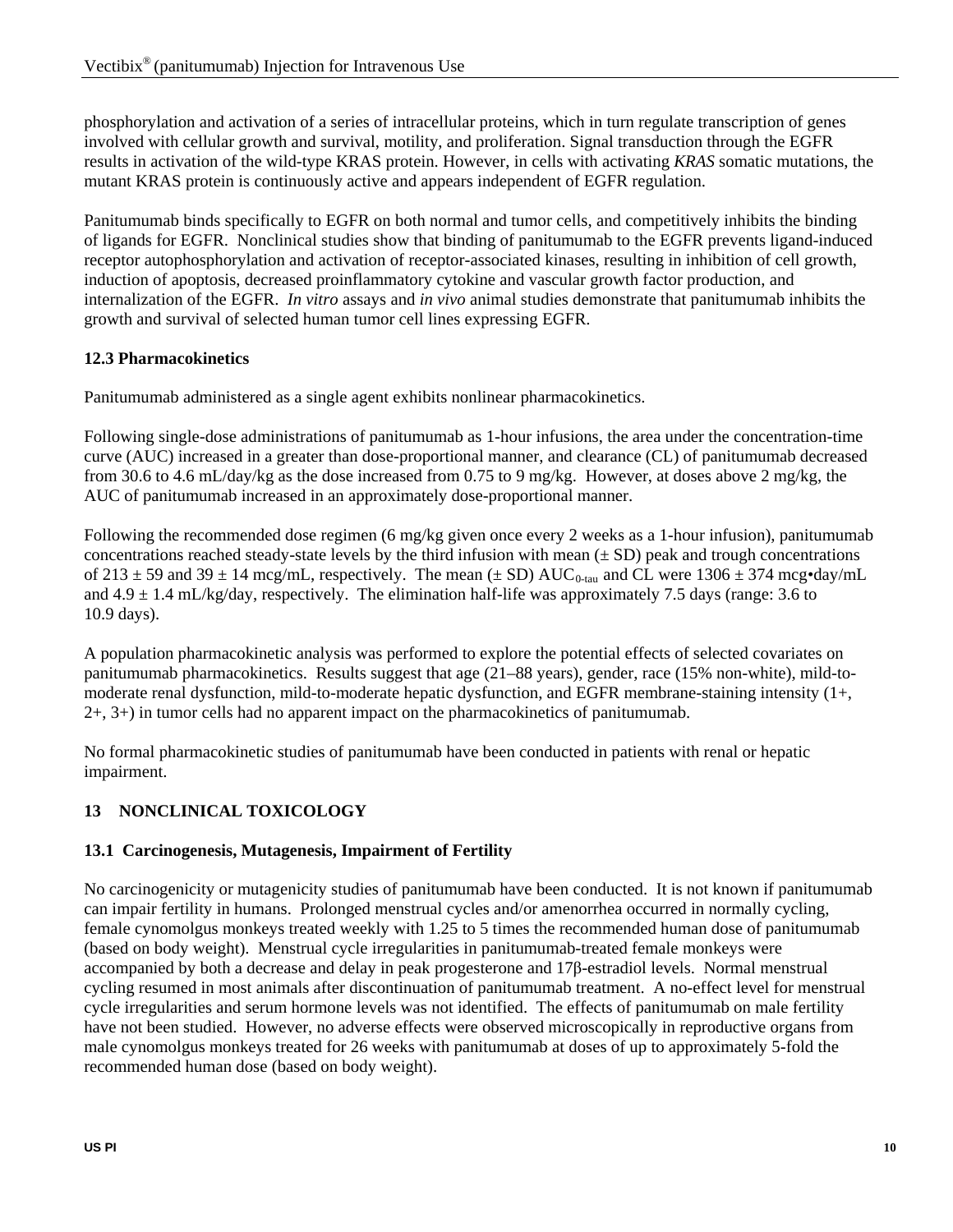# **13.2 Animal Toxicology and/or Pharmacology**

Weekly administration of panitumumab to cynomolgus monkeys for 4 to 26 weeks resulted in dermatologic findings, including dermatitis, pustule formation and exfoliative rash, and deaths secondary to bacterial infection and sepsis at doses of 1.25 to 5-fold higher (based on body weight) than the recommended human dose.

# **13.3 Reproductive and Developmental Toxicology**

Pregnant cynomolgus monkeys were treated weekly with panitumumab during the period of organogenesis (gestation day [GD] 20–50). While no panitumumab was detected in serum of neonates from panitumumab-treated dams, anti-panitumumab antibody titers were present in 14 of 27 offspring delivered at GD 100. There were no fetal malformations or other evidence of teratogenesis noted in the offspring. However, significant increases in embryolethality and abortions occurred at doses of approximately 1.25 to 5 times the recommended human dose (based on body weight).

# **14 CLINICAL STUDIES**

### *Vectibix Monotherapy*

The safety and efficacy of Vectibix were studied in Study 1, an open-label, multinational, randomized, controlled trial of 463 patients with EGFR-expressing, metastatic carcinoma of the colon or rectum (mCRC). Patients were required to have progressed on or following treatment with a regimen(s) containing a fluoropyrimidine, oxaliplatin, and irinotecan; progression was confirmed by an independent review committee (IRC) for 75% of the patients. All patients were required to have EGFR expression defined as at least  $1+$  membrane staining in  $>1\%$  of tumor cells by the Dako EGFR pharmDx<sup>®</sup> test kit. Patients were randomized 1:1 to receive panitumumab at a dose of 6 mg/kg given once every 2 weeks plus best supportive care (BSC) ( $n = 231$ ) or BSC alone ( $n = 232$ ) until investigatordetermined disease progression. Randomization was stratified based on ECOG performance status (0–1 vs 2) and geographic region (western Europe, eastern/central Europe, or other). Upon investigator-determined disease progression, patients in the BSC-alone arm were eligible to receive panitumumab and were followed until disease progression was confirmed by the IRC. The analyses of progression-free survival (PFS), objective response, and response duration were based on events confirmed by the IRC that was masked to treatment assignment.

Among the 463 patients, 63% were male, the median age was 62 years, 40% were 65 years or older, 99% were white, 86% had a baseline ECOG performance status of 0 or 1, and 67% had colon cancer. The median number of prior therapies for metastatic disease was 2.4. The membrane-staining intensity for EGFR was 3+ in 19%, 2+ in 51%, and 1+ in 30% of patients' tumors. The percentage of tumor cells with EGFR membrane staining in the following categories of > 35%, > 20%–35%, 10%–20%, and 1%–< 10% was 38%, 8%, 31%, and 22%, respectively.

Based upon IRC determination of disease progression, a statistically significant prolongation in PFS was observed in patients receiving Vectibix compared to those receiving BSC alone. The mean PFS was 96 days in the Vectibix arm and 60 days in the BSC-alone arm. Results are presented in Figure 1 below.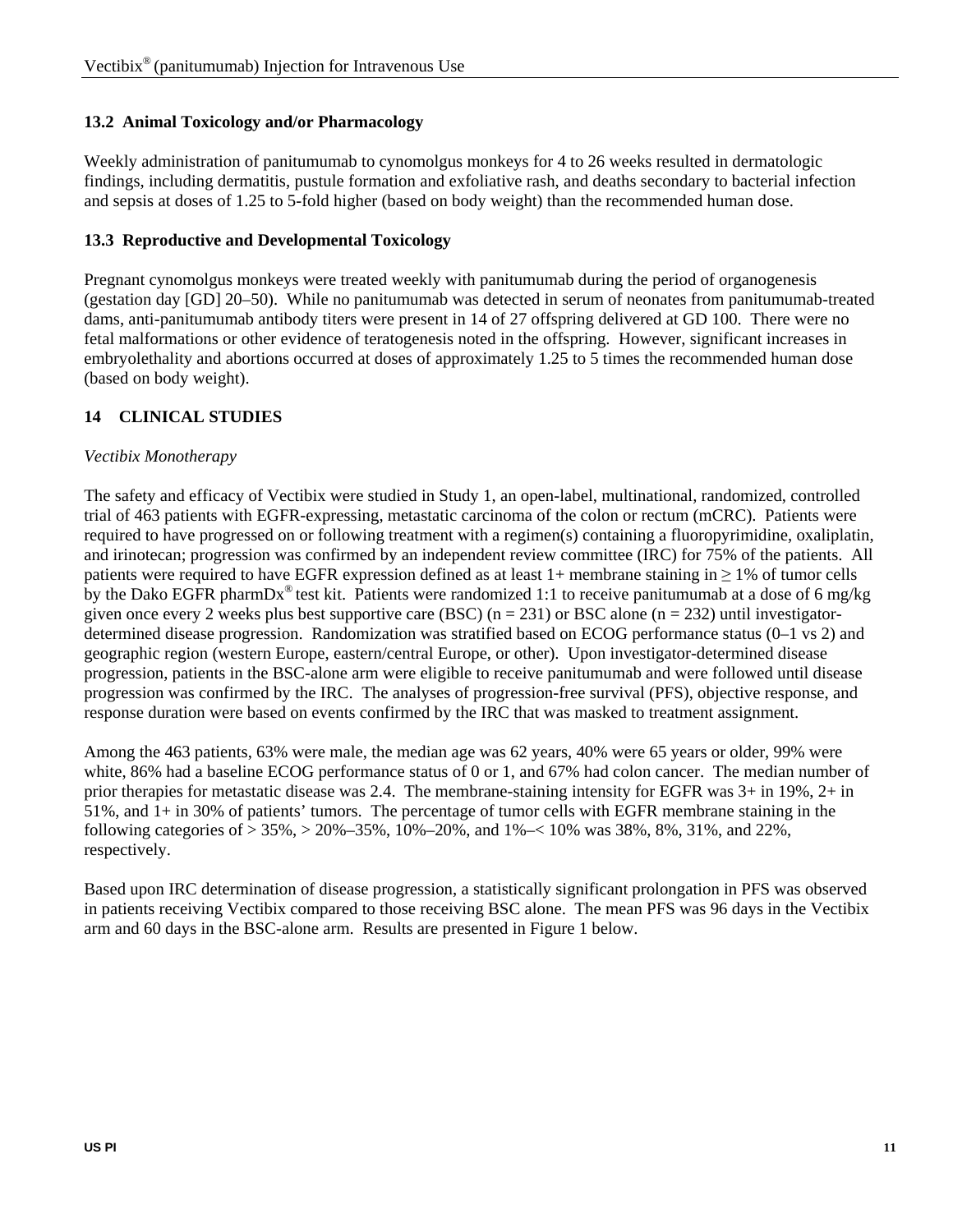



In a series of sensitivity analyses, including one adjusting for potential ascertainment bias, ie, assessment for progressive disease at a nonstudy specified time point, PFS was still significantly prolonged among patients receiving Vectibix as compared to patients receiving BSC alone.

Of the 232 patients randomized to BSC alone, 75% of patients crossed over to receive Vectibix following investigator determination of disease progression; the median time to cross over was 8.4 weeks (0.3–26.4 weeks). Partial responses were identified by the IRC in 19 patients randomized to Vectibix, for an overall response of 8% (95% CI: 5.0%, 12.6%). No patient in the control arm had an objective response identified by the IRC. The median duration of response was 17 weeks (95% CI: 16 weeks, 25 weeks). There was no difference in overall survival between the study arms.

#### *Vectibix in Combination With Bevacizumab and Chemotherapy*

Vectibix shortened PFS, decreased survival time, and increased toxicity when given in combination with bevacizumab and chemotherapy in Study 2, a randomized, open-label, multicenter trial in the first-line treatment of metastatic colorectal cancer. Patients (n = 1053) were randomized 1:1 to Vectibix at a dose of 6 mg/kg given once every 2 weeks, in combination with bevacizumab and an oxaliplatin- or irinotecan-based 5-fluorouracil-containing chemotherapy regimen, or to bevacizumab and chemotherapy alone. Randomization was stratified by type of regimen (oxaliplatin- or irinotecan-based); 86% of patients received an oxaliplatin-based regimen and 14% received an irinotecan-based regimen.

The major study objective was comparison of PFS in the oxaliplatin stratum as determined by an independent central review. An interim analysis based on 257 PFS events in the oxaliplatin stratum demonstrated shorter PFS in patients receiving Vectibix, bevacizumab, and chemotherapy compared to those receiving bevacizumab and chemotherapy alone (median PFS were 8.8 months and 10.5 months; hazard ratio 1.44 [95% CI: 1.12, 1.85], p-value = 0.0024, Cox model with randomization factors as covariates). An unplanned analysis of overall survival after 155 deaths (both strata combined), conducted at the time of the interim analysis of PFS, yielded an adjusted hazard ratio of 1.55 [95% CI: 1.12, 2.14], comparing patients receiving Vectibix, bevacizumab, and chemotherapy (92 deaths) to those receiving bevacizumab and chemotherapy alone (63 deaths) *[see Warnings and Precautions (5.3)]*.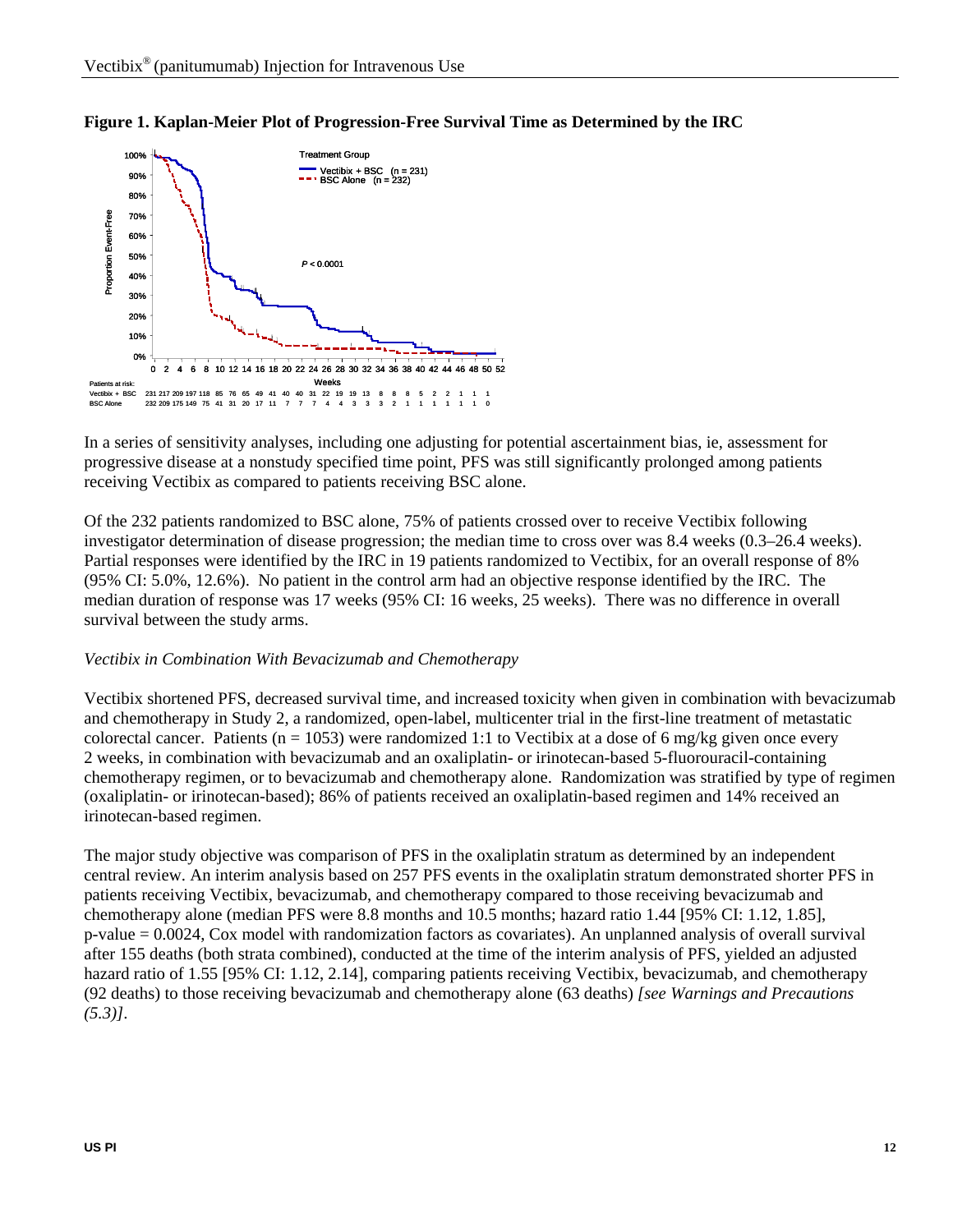#### *Lack of Efficacy of Anti-EGFR Monoclonal Antibodies in Patients With mCRC Containing KRAS Mutations*

Retrospective analyses as presented in Table 2 across seven randomized clinical trials suggest that anti-EGFRdirected monoclonal antibodies are not effective for the treatment of patients with mCRC containing *KRAS* mutations. In these trials, patients received standard of care (ie, BSC or chemotherapy) and were randomized to receive an anti-EGFR antibody (cetuximab or panitumumab) or no additional therapy. In all studies, investigational tests were used to detect *KRAS* mutations in codon 12 or 13. The percentage of study populations for which *KRAS* status was assessed ranged from 23% to 92% *[see Clinical Pharmacology (12.1)]*.

| Table 2. Retrospective Analyses of Treatment Effect in the Subset of Patients With<br>mCRC Containing KRAS Mutations Enrolled in Randomized Clinical Trials |           |                            |                                                            |  |
|-------------------------------------------------------------------------------------------------------------------------------------------------------------|-----------|----------------------------|------------------------------------------------------------|--|
|                                                                                                                                                             | Number of | Number of<br>Dotionts with | <b>Effect of mAb on</b><br>$\Gamma$ ndnointe: $\Gamma$ DAS |  |

| <b>Population</b><br>(n: ITT <sup>1</sup> )                                       | <b>Treatment</b>                                              | Number of<br><b>Patients</b><br>with <b>KRAS</b><br><b>Results</b><br>$(\% \, ITT)$ | Number of<br><b>Patients with</b><br><b>KRAS</b><br>mutant<br>(mAb <sup>2</sup> /<br>control) | <b>Effect of mAb on</b><br><b>Endpoints: KRAS</b><br>mutant <sup>3</sup>        |
|-----------------------------------------------------------------------------------|---------------------------------------------------------------|-------------------------------------------------------------------------------------|-----------------------------------------------------------------------------------------------|---------------------------------------------------------------------------------|
| $\overline{1^{st}}$ line treatment<br>mCRC<br>$(n = 1198)$                        | <b>FOLFIRI</b><br>$\pm$ cetuximab                             | 540 (45%)                                                                           | 105/87                                                                                        | $PFS2$ : no difference<br>$OS2$ : no difference<br>ORR <sup>2</sup> : decreased |
| $1st$ line treatment<br>mCRC<br>$(n = 337)$                                       | FOLFOX-4<br>$\pm$ cetuximab                                   | 233 (69%)                                                                           | 52/47                                                                                         | <b>ORR</b> : decreased<br>PFS: decreased<br>OS: no difference                   |
| Study 2:<br>$1st$ line treatment                                                  | oxaliplatin or<br>irinotecan-<br>based                        | oxaliplatin<br>664 (81%)                                                            | 135/125                                                                                       | <b>PFS:</b> decreased<br>OS: no difference<br>ORR: increased                    |
| mCRC<br>$(n = 1053)$                                                              | chemotherapy,<br>bevacizumab<br>$\pm$ Vectibix                | irinotecan<br>201 (87%)                                                             | 47/39                                                                                         | <b>ORR</b> : decreased<br>PFS: decreased<br>OS: decreased                       |
| $1st$ line treatment<br>mCRC<br>$(n = 736)$                                       | bevacizumab,<br>capecitabine,<br>oxaliplatin<br>$±$ cetuximab | 528 (72%)                                                                           | 98/108                                                                                        | <b>PFS:</b> decreased<br>OS: decreased<br><b>ORR</b> : decreased                |
| $2nd$ line treatment<br>mCRC<br>$(n = 1298)$                                      | irinotecan<br>$\pm$ cetuximab                                 | 300 (23%)                                                                           | 49/59                                                                                         | <b>OS:</b> deceased<br>PFS: no difference<br>ORR: increased                     |
| $3rd$ line treatment<br>mcRC<br>$(n = 572)$                                       | <b>BSC</b><br>$±$ cetuximab                                   | 394 (69%)                                                                           | 81/83                                                                                         | OS: no difference<br>PFS: no difference<br>ORR: increased                       |
| Study 1:<br>$3rd$ line treatment<br>mCRC<br>$(n = 463)$<br>1 ITT: intent-to-treat | <b>BSC</b><br>$\pm$ Vectibix                                  | 427 (92%)                                                                           | 84/100                                                                                        | <b>PFS: no difference</b><br>OS: no difference<br>ORR: no difference            |

2 mAb: EGFR monoclonal antibody; PFS: progression-free-survival; ORR: overall response rate; OS: overall survival

3 Results from the primary efficacy endpoint are in bold. A given endpoint is designated as "decreased" if there was a numerically smaller result and as "increased" if there was a numerically higher result in the mAb group than in the control group.